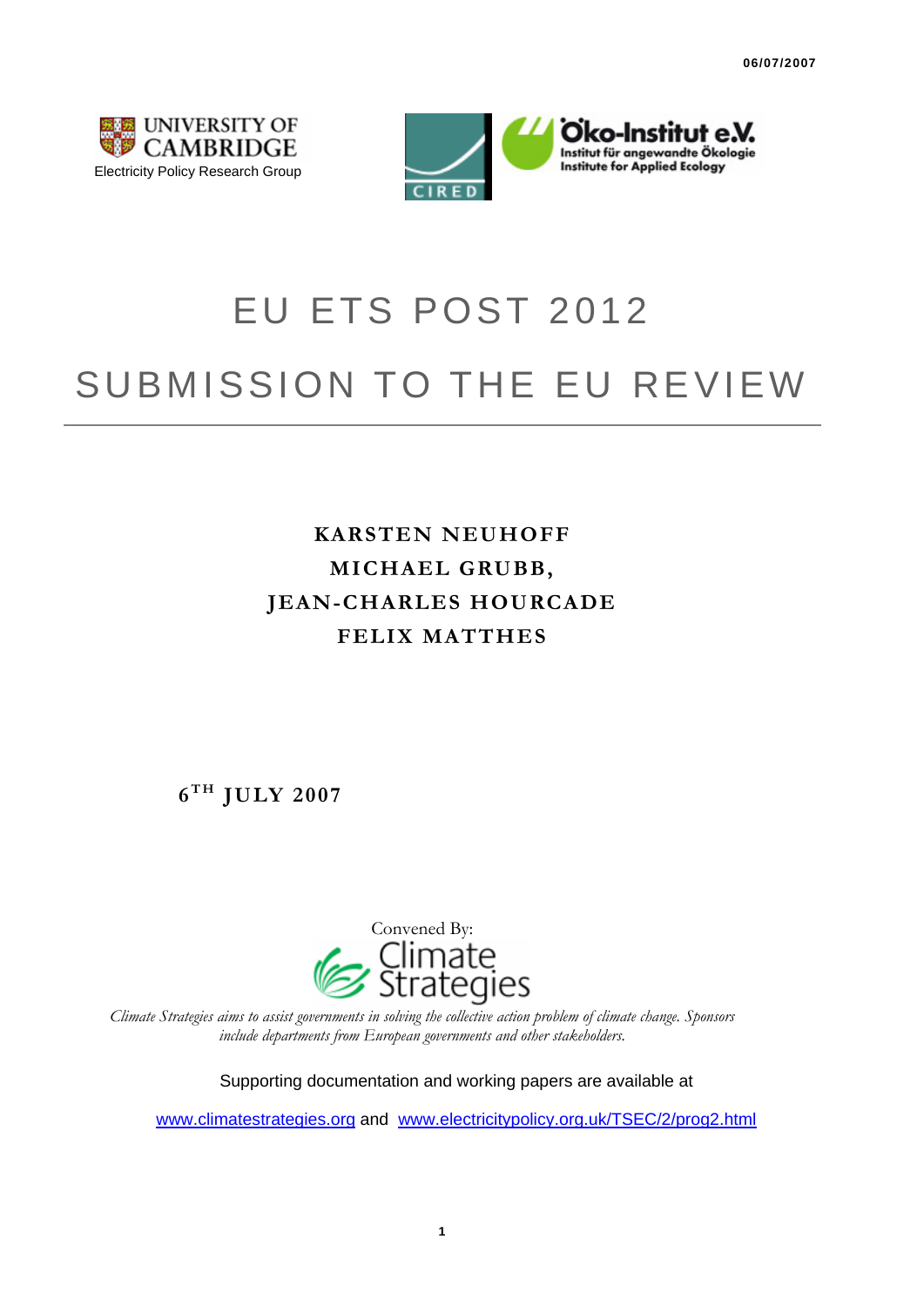# **EU ETS POST 2012 SUBMISSION TO THE EU REVIEW**

## **Key findings**

- Delivering emission reductions requires innovation, optimisation and substitution along the chain of industrial production processes and products, and a carbon price is a necessary though not sufficient mechanism for achieving this. The EU ETS is the only credible mechanism for establishing a common carbon price across Europe.
- The EU ETS instruments must rest within a structure of obligations on total national emissions, to ensure that governments retain incentives for complementary, supporting policies.
- Multiple uncertainties, both internal and external, make EU ETS prices volatile and thus reduces its efficiency and effectiveness: its role in supporting low carbon investment could be supported by the use of a reserve price on EU ETS auctions to protect investors against extremely low price scenarios
- Efficient investment requires that the EU ETS must continue after 2012, despite the inevitability of a world of unequal implementation and prolonged international differences in carbon prices
- The ultimate objective of the EU ETS should be clarified as being to reduce the carbon footprint associated with European industrial activity. Leakage can thus be a legitimate concern, but must also be balanced against the loss of emission reductions associated with potential counter-measures
- Leakage from direct emission costs is likely to be only of concern for few specific sub-sectors: semi-finished steel (BOF), clinker & lime, and potentially pulp, Ammonia and basic organic chemicals from steam cracking.
- Aluminium and copper may also be exposed due to electricity price impacts, but the marginal carbon intensity of EU electricity means that re-location is likely to be associated with a move to lower emission sources
- The total economic value-added of potential exposed sectors is unlikely to exceed 1% of EU GDP. Successful measures to reduce leakage would reduce potential competitiveness losses to a trivial magnitude. Any measures to tackle leakage should be considered at the level of specific subsectors and products on a case by case basis, and approached in terms of reducing leakage not economic protectionism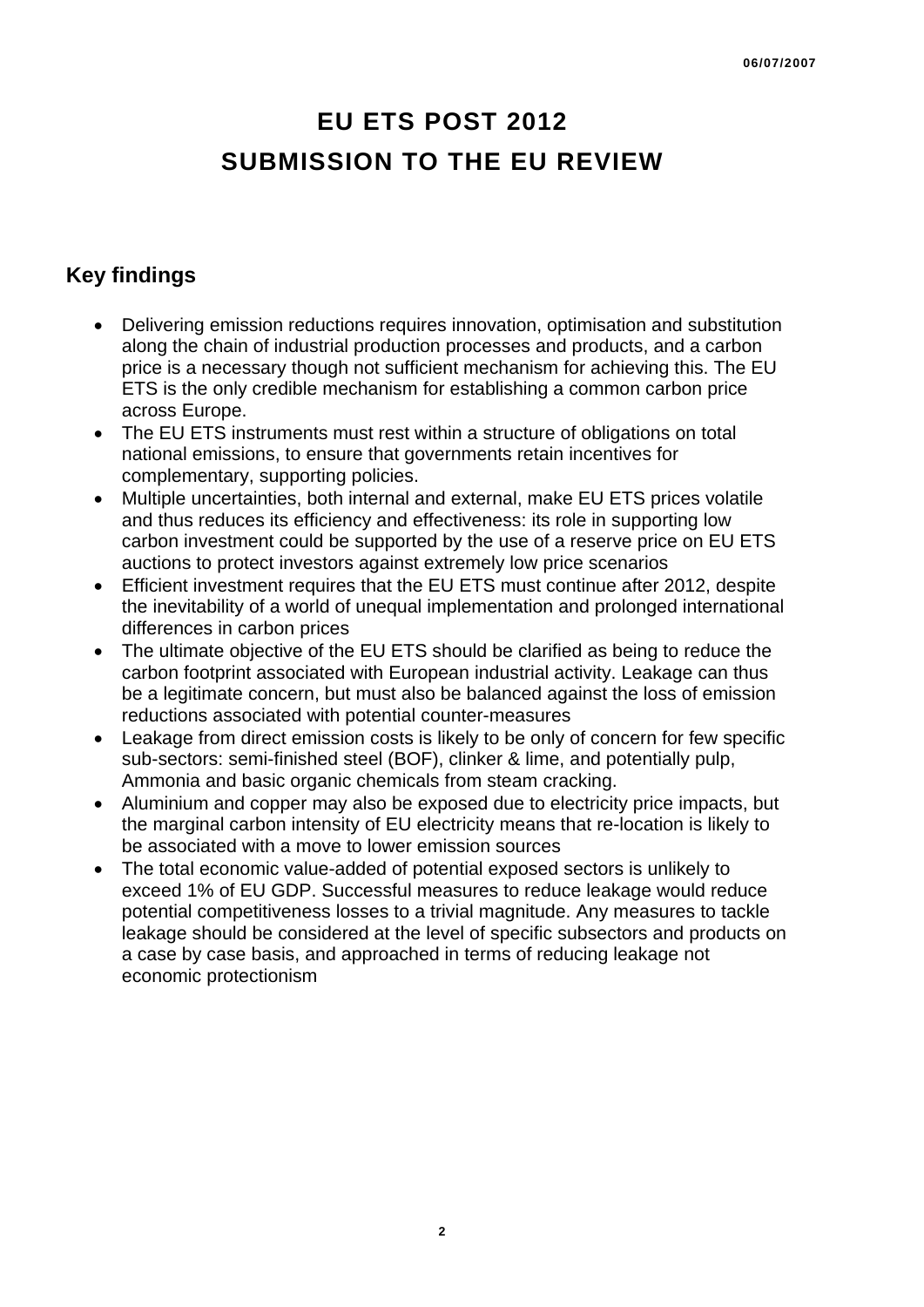- Options to reduce leakage span free allocation, sectoral agreements, border adjustments, and potentially use of auction revenues:
	- o Continued free allocation has five specific drawbacks: 'updating' distortions; disincentives to innovation; exacerbation of uncertainties; dampening of the product price signal; and distributional consequences that would reduce public support for the instrument. Several of these disadvantages would be considerably exacerbated by a move to 'outputbased' free allocation, which would also require revision of the Directive
	- o Voluntary sectoral agreements among industry can deliver multiple objectives, but are unlikely to directly address leakage concerns. Exempting participants of such agreements from the EU ETS would seriously undermine the ultimate objective. Sector agreements established with other governments should be actively explored for the principal sectors indicated, plus electricity
	- o Border adjustments to compensate for differential carbon prices can comprise export taxes levied by external countries, or import and export tax adjustments levied by the EU. These are technically and legally feasible, but politically and institutionally challenging. BTAs should not be considered as an implicit 'threat', or for protecting competitiveness, but solely as a possible option in discussion with other countries for addressing leakage
	- o Use of auction revenues for addressing leakage would probably raise State Aid issues that might require revision to State Aid rules, though degree may be possible through the existing special provisions around environment and R&D.
- Consequently, we conclude that:
	- o the fundamentals of the EU ETS Directive do not need to be renegotiated in relation to the issues we have examined;
	- o free allocation should be greatly reduced, where possible to zero;
	- o the Directive should stipulate a *minimum* not *maximum* level of auctioning by Member States;
	- o non-zero free allocation should constitute a temporary derogation for a few specific sectors whilst intergovernmental negotiations are pursued to explore the possibilities for state-based sector agreements and international agreement on border adjustments specifically designed to reduce leakage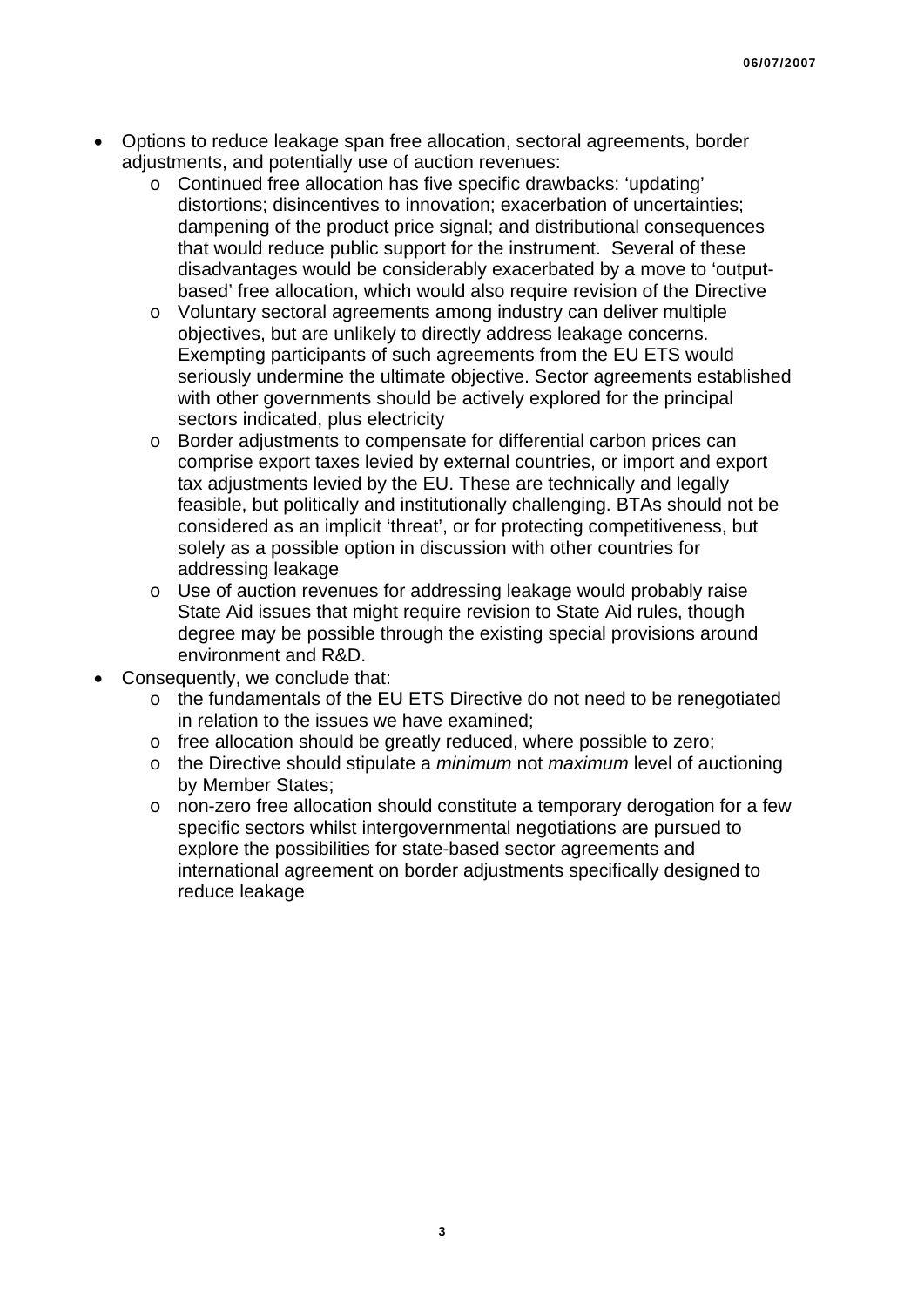### **Introduction**

The G8+5 countries have jointly declared their commitment to contribute their fair share to tackle climate change by stabilizing green house gas concentrations at a level that would prevent dangerous anthropogenic interference with the climate system.<sup>[1](#page-3-0)</sup> To deliver these emission reductions, a mix of policy instruments has to be applied at national and regional level covering three dimensions: (i) technology policy; (ii) evolving institutional and regulatory frameworks; and (iii) creating strong  $CO<sub>2</sub>$  price signals, for which the EU ETS is the principal instrument across Europe.

This submission to the EU ETS Review is the joint product of two international collaborative studies convened by Climate Strategies: a study on quantifying competitiveness effects, led by Jean-Charles Hourcade at CIRED, France; and a study on design options for the EU ETS post 2012, led by Karsten Neuhoff at Cambridge University UK. The other two named authors have been closely involved in the work and associate themselves with the conclusions set out here. This submission rests on a number of supporting documents arising from workshops held during the course of our studies and posted at www.climate-strategies.org.

#### **I. Economic instrument options**

The EU ETS is an important pillar of European climate policy and seeks to deliver  $CO<sub>2</sub>$  emissions reduction associated with European industrial activity. One alternative discussed as alternative to ETS are  $CO<sub>2</sub>$  taxes. They are politically difficult to implement and the uncertainties associated with a transition to taxes could severely delay investment in low Carbon projects.

Explicit CO<sub>2</sub> emission limits without trading are also discussed as alternative to EU ETS. They have been effective changing combustion processes or development and deployment of filters for air and water emissions. It seems unlikely that similar end-of-pipe technologies will suffice to achieve emission reduction targets, because tackling CO2 necessarily requires innovation, optimisation and substitution along the production process will be required. It is difficult to envisage how this can be achieved without incentives from price signals. Emission limits are thus a complement to, rather than a substitute for, EU ETS.

EU ETS is only one pillar of climate policy and both member states and the EU commission will retain overall responsibility for delivering national and EU emission reductions. This is necessary, because they are needed to implement and monitor emissions trading and to pursue complementary policies on the technology and institutional side.

We will now discuss the challenges EU ETS has to address post 2012 (I) as an effective instrument in the international context, (II) leveraging synergies with other climate policy instruments, and (III) ensuring efficiency, equity and effectiveness and how that all fits together (IV).

#### **II. EU ETS in the international context**

Countries will balance the choice of different instruments, so as to reduce emissions most effectively in their specific political, economic and social situation. Retaining this flexibility for the national implementation facilitates negotiations on a comprehensive agreement within the United Nations Framework Convention on Climate Change.

<span id="page-3-0"></span>  $<sup>1</sup>$  Joint declaration by the G8-Presidency and Brazil, China, India, Mexico and South Africa, 2007</sup>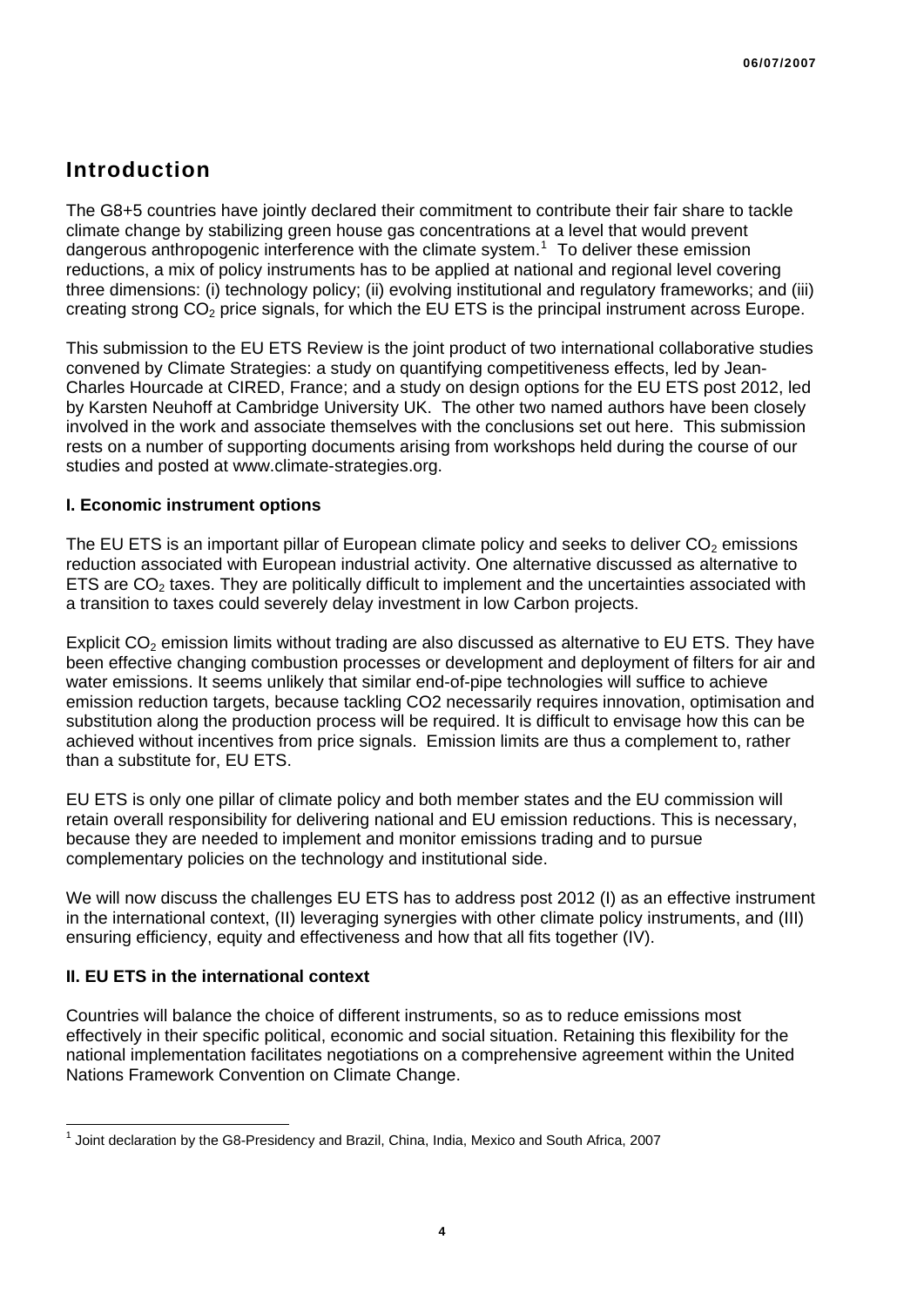The flexibility to balance different policy instruments can imply that countries initially pursue independent trading schemes or  $CO<sub>2</sub>$  taxation approaches. For a significant transition period this can result in different  $CO<sub>2</sub>$  price levels across regions. Market participants' confidence in robust  $CO<sub>2</sub>$ prices and thus their low Carbon investments requires that the economics and politics of the system can cope with such prolonged price differences.

The principal objective we suggest for the EU ETS is to reduce the  $CO<sub>2</sub>$  emissions associated with European industrial activity. This implies that emissions associated with the consumption of industrial products is relevant, though not the principal focus. Consequently, leakage of emissions, through potential industrial relocation or external substitution as a result of the EU ETS, is a relevant consideration; however, possible measures to tackle leakage must also be balanced against any consequences that could undermine efficient domestic emission savings.

The EU ETS has been effective in mobilising capital and other resources for technology transfer, engaging developing countries and targeting low cost abatement opportunities under the Clean Development Mechanism (CDM). The scale and scope of the mechanism is likely to increase both towards addressing large scale avoided deforestation and towards the increasing use of renewables. It is still not clear what role several developing countries attribute to the CDM mechanism and what project types, marginal abatement costs and institutional frameworks evolve in developed countries. Thus the supply and demand balance is rather uncertain – and uncertain market clearing price could potentially undermine investment in higher cost abatement options, like renewables both where CDM projects are realised and where project credits influence EU ETS allowance prices.

Clear definition of objectives of the CDM post 2012 will be required to provide a robust investment framework for projects in Europe and internationally, to leverage financial flows from CDM to maximise international emission reductions, and to ensure real domestic emission reductions by European industry.

#### **III. EU ETS in the climate policy mix**

EU ETS is only one of several necessary policy instruments to pursue climate policy in Europe. This raises two issues:

Price is not the only influence on emissions, even in the predominantly market-driven sectors covered by the EU ETS. The current arrangement of EU ETS provides limited incentive for governments to support emission reductions in covered sectors after national allocation plans have been agreed. Given the importance of complementary policies to address technology aspects and institutional concerns this is worrying. There might even be perverse incentives to increase emissions for domestic industry covered by emission trading if current emissions will form the bases for future burden sharing agreements between member states. One solution could be to clearly establish that the emissions from EU ETS sectors remain clearly within the scope of total national emissions, for which governments of member states retain responsibility in terms of delivering national emission targets. This creates incentives for governments to contribute to technology and institutional frameworks to reduce emissions of these sectors over time.

The EU ETS addresses a limited number of sectors and the rate at which strong  $CO<sub>2</sub>$  price signals can be extended across sectors will depend on (i) the extent to which redistribution from changes of relative price levels can be compensated effectively and political opposition minimised (ii) the ability to achieve some of the objectives using other policy instruments like regulation, infrastructure or information provision (iii) the potential for leakage or international coordination required. A clearly defined transition strategy for each sector will increase public understanding and acceptance, and contributes to investment certainty. The inclusion of additional sectors into EU ETS is part of this transition strategy, and might involve different time frames for different sectors.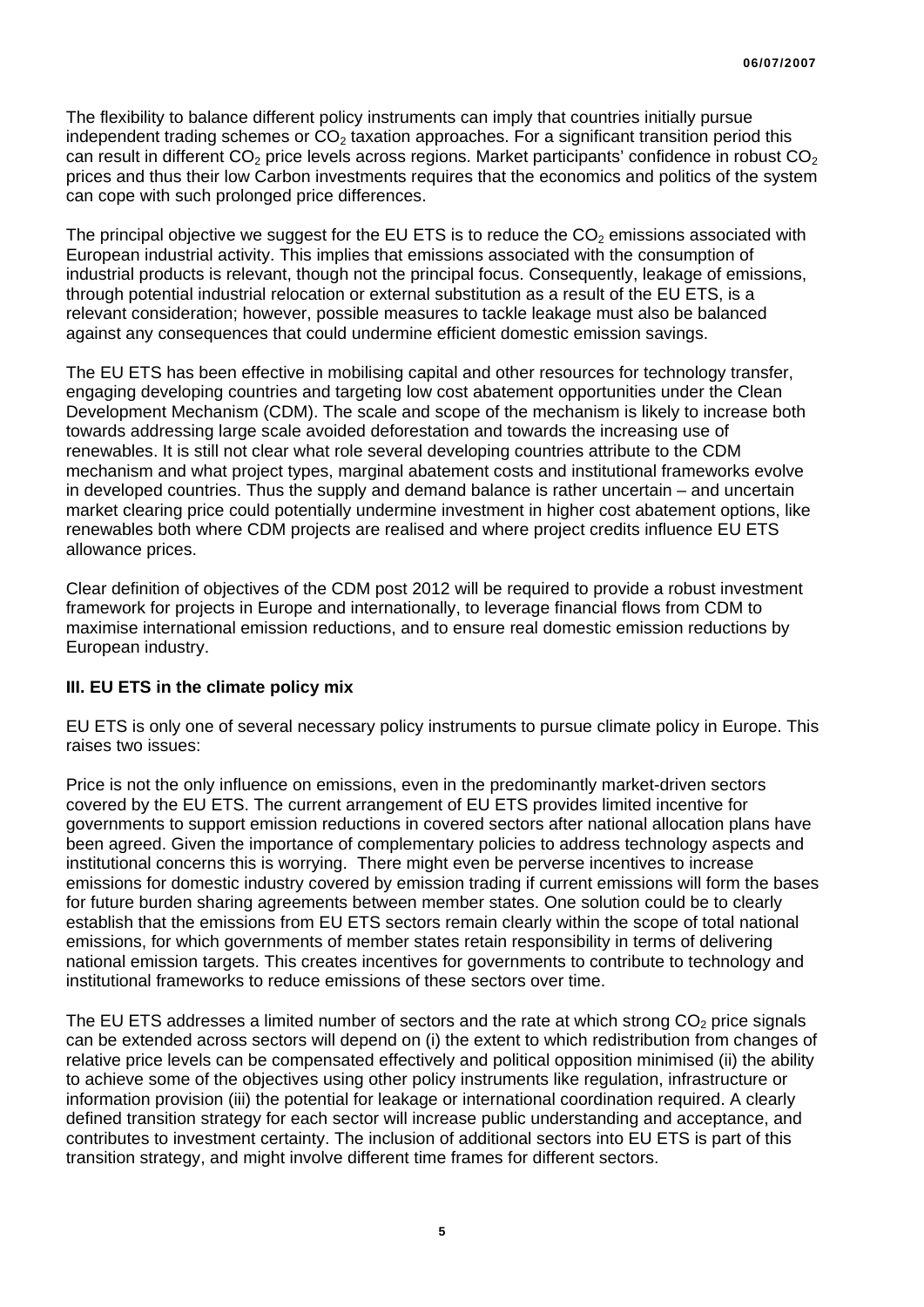#### **III. Internal consistency of EU ETS**

EU ETS has to still resolve some internal challenges:

(i) The allowance allocation under the European Emission Trading scheme is significantly different from the text book model of a lump sum transfer. After all, governments are not able to commit credibly to the allocation for more than one commitment period, where knowledge of climate change impact and mitigation opportunities and the international context is still evolving. As a result, allowances are allocated repeatedly and firms face incentives to deviate from efficient operation and investment decisions to influence the volume of their future allowance allocation. This early action problem arises from expectations about future free allowance allocation. (ii) Concerns about leakage and competitiveness might explain additional – non text book – provisions in the national allocation plans. Investors in fossil or  $CO<sub>2</sub>$  intensive plants receive subsidies in form of free allowances while allocation is withdrawn from closing installations. These provisions create incentives to continue investing and operating conventional  $CO<sub>2</sub>$  intensive processes, and delay a decarbonisation.

(iii) The public debate about windfall profits in the power sector emerged with allowance prices exceeding 20 Euro during 2005 – and disappeared with the current low price level. Forward prices suggest that higher prices will be maintained throughout the entire second commitment period, and could reignite the debate. Sectors other than the power sector might be included in the criticism. The longer observation periods will provide empirical evidence of price pass through even where price formation is inert or relative  $CO<sub>2</sub>$  costs are small. Where allocation is free and costs are passed through, consumer opposition to the resulting corporate profits will increase, potentially undermining political support for the EU ETS. One justification for such redistribution could be compensation of producers for the value loss of Carbon intensive assets in a low Carbon future. This justification will decline sharply concerning allocation post 2012, as prolonged profiting from the scheme becomes more difficult to justify.

(iv) Investment and financing decisions are affected by uncertainties about stringency and allocation provisions of ETS post 2012. Different sectors and market participants use different investment appraisal methodologies, focus on different policy and market signals and face different financing constraints. Hence uncertainty will have differing impacts across sectors.

(v) In general increased uncertainty is likely to result in investment delays and biases towards technologies with lower capital cost and possibly lower carbon efficiency. Where uncertainties are large, the guiding signals arising from the scheme are weak, and some managers might continue to pursue their business as usual strategy. Creating future visibility about stringency levels and methodologies of allocation would be valuable. Protecting investors in low Carbon projects and technologies against the risk of very low allowance prices facilitates investment decisions and financing.

All five of the above problems would be reduced (or removed) by moving away from free allocation, combined with a far greater use of auctioning, though this does raise other concerns considered in the next section.

The very low allowance spot prices observed in 2007 will not be repeated, as the constraint on banking between periods was unique to 2007. However, the level of future banking and its contribution towards avoiding low allowance prices is uncertain and depends on the stringency of climate policy in subsequent periods. Many investors and banks face difficulties in quantifying such impacts - hence the value of future allowance is still not bankable. To facilitate investment and financing of low Carbon projects throughout the period of adjustment towards a globally strong and persistent Carbon price some protection against the largely political risk of low allowance prices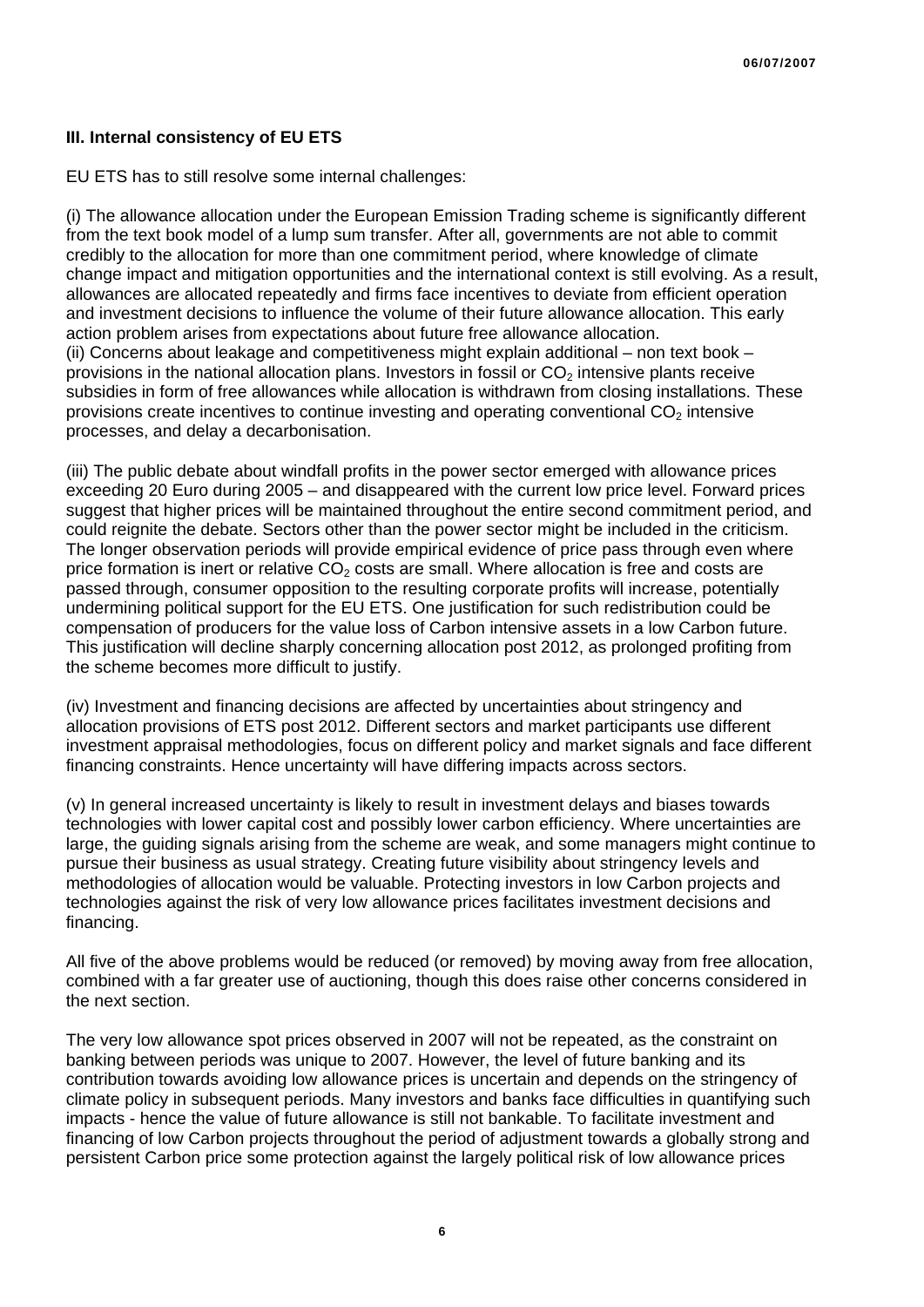would be valuable. A group of European governments or all of them together could pursue for example the following two options:

A. Governments can announce a reserve price for allowance auctions. Assuming that a sufficient fraction of allowances is auctioned, and initially the supplementarity critieria for CDM/JI inflows remains, then this reserve price will translate into a price floor for  $CO<sub>2</sub>$  allowances. After all, some of the allowances will be required to satisfy demand, and hence no one is going to trade allowances below the minimum price that has to be paid in the auction.

B. Governments can issue put options on future allowances, thus committing towards investors that they will retain a stringent scheme in place. The options allow investors to directly hedge against the risk of extremely low allowance prices. But more important – when the options will be called, market participants have to return allowances to governments. This will increase scarcity and push the allowance price back to the option strike price. Hence a long-term price floor is established and helps investors that are indirectly exposed to allowance prices, via electricity prices or demand for their low Carbon technology. Where allowances are auctioned, these option contracts do not constitute a net financial exposure for governments.

#### **V. Leakage and competitiveness**

For some production processes persistent  $CO<sub>2</sub>$  price differences can result in leakage. Where production is re-located, global emissions are not reduced, the price signal of ETS is dampened and incentives and liquidity to finance innovation is missing. Furthermore, as leakage changes the scarcity price of allowances under EU ETS, the risk of leakage increases  $CO<sub>2</sub>$  price and investment uncertainty. In addition, where job losses from leakage will be attributed to ETS the political support and the ability of the scheme to show leadership might suffer.

The following aspects are important for the identification of exposed production processes: First, the cost increase relative to value added in the production process (value at stake). Second, the level of international competition of the commodity, influenced by transportability, product specialisation, level of customer relationship required and other product attributes. Third, the linkages of the exposed production process in within the value chain of the overall production, influencing the decision whether the process can be outsourced.

Our analysis suggests that with persistent  $CO<sub>2</sub>$  price differences, leakage is only of concern in few subsectors, including the production of semi-finished steel (BOF), clinker, lime and probably for pulp, Ammonia and for a few basic organic chemicals principally derived from steam crackers (eg. Ethylene, Propylene, Butadein)..

For aluminium and copper higher electricity costs can also contribute to a re-location of the production. As marginal units of European electricity are relatively Carbon intensive, such relocation is likely to result in global emission reductions.

The following options are usually presented to address leakage in the exposed sectors:

**Sectoral agreements** can engage other countries in pursuing similarly stringent CO<sub>2</sub> policies for specific sectors. By focusing on specific sectors rather than full coverage reaching agreement could be achieved. To address leakage and competitiveness concerns, industry in other regions has to be exposed to similar  $CO<sub>2</sub>$  price signals. Voluntary sectoral agreements are unlikely to address leakage concerns and their negotiation should perhaps focus on delivering other benefits. By accelerating the process of integrating other regions they accelerate the move towards  $CO<sub>2</sub>$  price signals and thus contribute towards reducing leakage concerns.

Sectoral agreements could involve harmonisation either 'up' or 'down'. The latter would involve the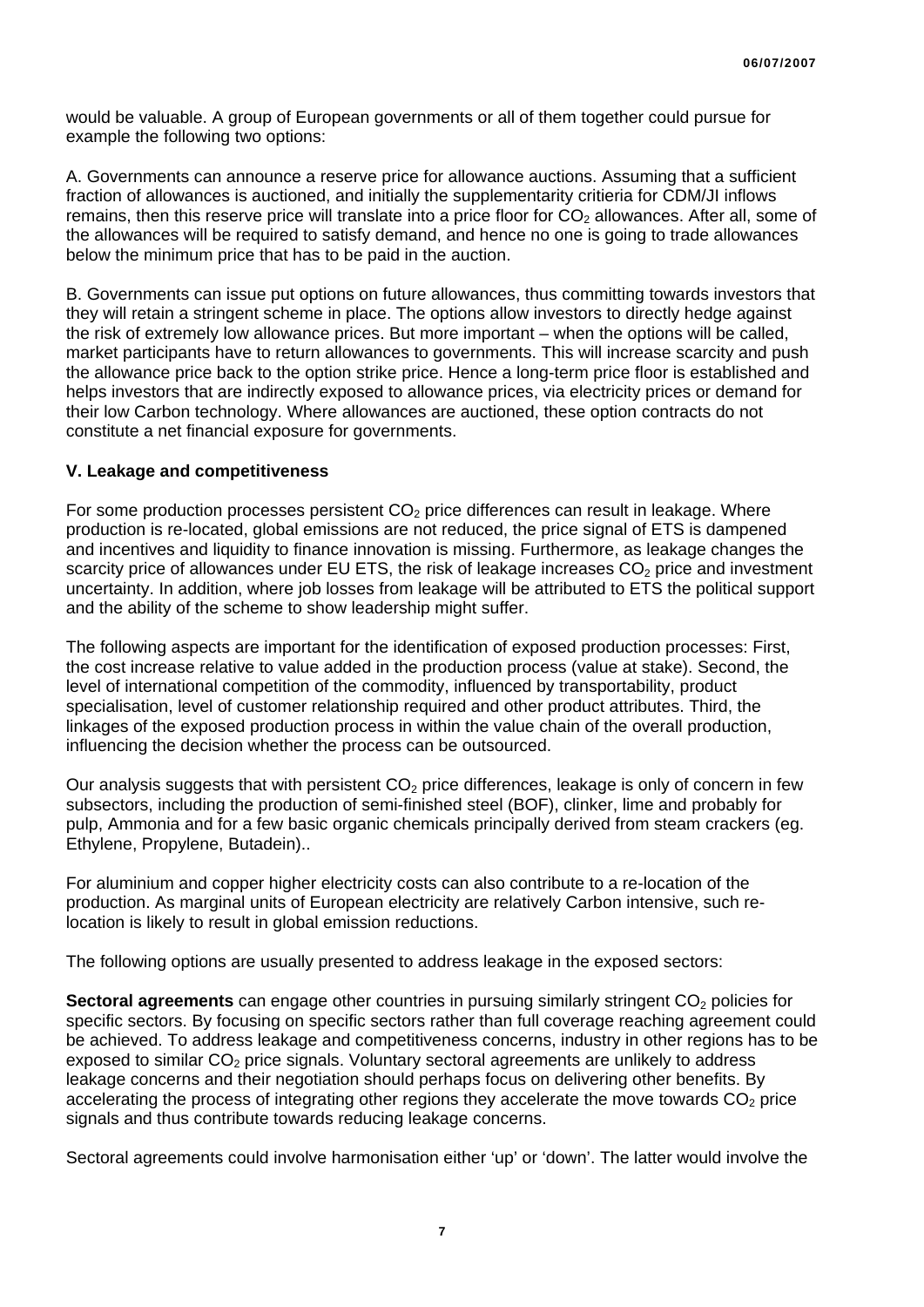possibility that sectors choose whether they are covered by EU ETS or by other policy instruments such as CO<sub>2</sub> taxes. By avoiding or limiting emission reductions the leakage effects are also limited. This would eliminate the benefits of EU ETS to deliver a common  $CO<sub>2</sub>$  price across Europe, and could create significant CO2 price uncertainty, not only for the affected sectors, but also for the scarcity of allowances available to the remaining sectors.

**Border adjustments** compensate for higher production costs from purchases of CO<sub>2</sub> allowances. For example in steel the  $CO<sub>2</sub>$  intensive process is the production of semi-finished steel. Exporters of steel products from a region with high  $CO<sub>2</sub>$  prices would be reimbursed for allowance costs they incurred for production of primary semi-finished steel if they used the best available technology. Importers face the same tariff. While the economic principle and WTO compatibility is relatively straight forward, the success hinges on the international political support.

 Attempts to define and use border tax adjustment as political threat should be abandoned so as to not discredit the approach. Instead a wider set of countries will need to be engaged to develop border adjustment as an economic instrument that allows regions to take leadership with a strong CO<sub>2</sub> price signal. This will involve aspects like transparent institutional structures to define and quantify best available technologies, clear restrictions to ensure only a very limited set of commodities are targeted, early engagement of developing countries to build confidence and understanding, use of net revenues to fund adaptation funds.

 Another, or complementary, approach can emerge if external countries agree to impose export taxes on products to reflect their domestic  $CO<sub>2</sub>$  emissions

As the international negotiation of these approaches will require flexibility, the option to use **free allowance allocation** to exposed sectors has to be kept open for the time being to ensure leakage effects can be addressed domestically. Assuming the next commitment period will last from 2013- 2020 a lump sum allocation would not address leakage concerns, as installations could still close down and re-locate. Hence the allocation will need to be contingent on the continued production at the installation.

 The use of free allowance allocation to address leakage would result in the negative effects discussed in the previous section, and should therefore be as restrictive as possible. Proposals in Australia and California to allocate allowances to specific sectors for free to address leakage concerns may illustrate that if the first schemes use free allowance allocation to address leakage concerns, it will be difficult for subsequent countries not to grant the same benefit to their industry. European countries can take leadership by reducing the risk of such a lock in – exploring other instruments, limiting free allowance allocation, and formulating sunset clauses that give governments the flexibility to stop free allowance allocation without delay if leakage seizes to be a concern or is otherwise addressed.

#### **V. Conclusion: fitting it all together**

The EU ETS aims to deliver emission reductions associated with European industrial activity. Continuing large scale free allowance allocation post 2012 will severely undermine this objective:

- The distortions from free allocation methodologies reduce incentives for emission reductions (early action problem).
- The administrative constraints from allowance allocation and subsidies to incumbents reduce incentives for innovation in low Carbon technologies.
- Uncertainty about future allocation methodologies complicate and thus delay investment decisions.
- The subsidy for Carbon intensive commodities dampens the price signal that is required for a shift towards lower Carbon products and processes.
- Increasing concerns about equity/fairness can reduce public support for EU ETS.

Hence, securing maximum efficiency from the EU ETS requires a move to dramatically reduce the level of free allocation. To address distortions from early action and reduce investment uncertainty an early commitment towards this strategy will be valuable. To support this and to minimise internal